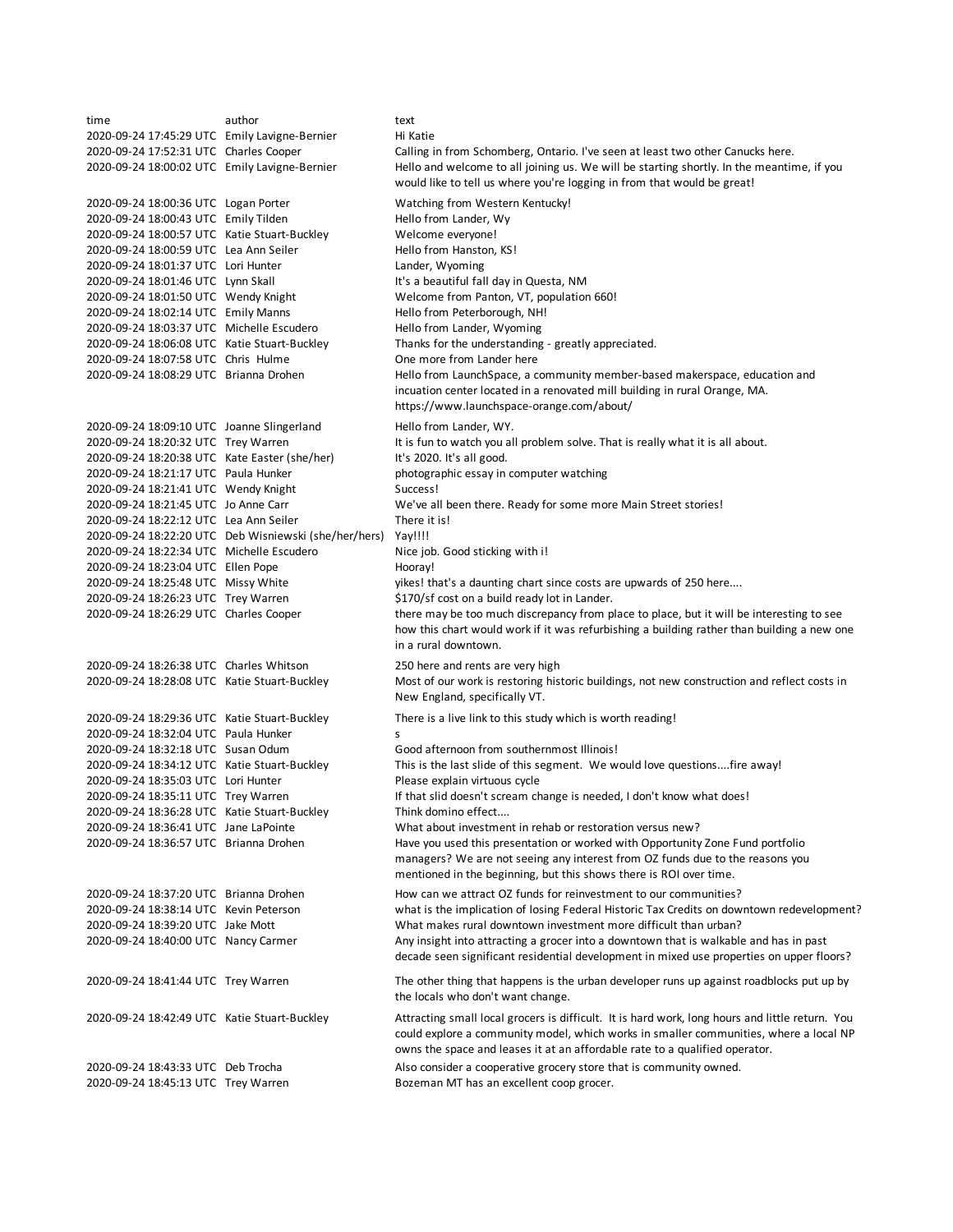| 2020-09-24 18:45:44 UTC Katie Stuart-Buckley  | Resistance by local residents adds time and money. It requires deep public outreach and<br>community engagement work.                                                                                                                                                |
|-----------------------------------------------|----------------------------------------------------------------------------------------------------------------------------------------------------------------------------------------------------------------------------------------------------------------------|
| 2020-09-24 18:47:09 UTC Emily Lavigne-Bernier | Trey Warren I've heard great things about the Bozeman coop. https://www.bozo.coop/                                                                                                                                                                                   |
| 2020-09-24 18:50:41 UTC Nancy Carmer          | thanks for the grocer ideas üòé                                                                                                                                                                                                                                      |
| 2020-09-24 18:51:06 UTC Lori Hunter           | Is there a residential to business ratio rule for downtowns?                                                                                                                                                                                                         |
| 2020-09-24 18:53:00 UTC Kevin Peterson        | Littleton, NH and Monadnock (Keene, NH) Coops are both relatively new and successful.                                                                                                                                                                                |
|                                               | Littleton was very much a community-focused project.                                                                                                                                                                                                                 |
| 2020-09-24 18:54:56 UTC Ben Amsden            | Also, the Androscoggin Food Coop in Berlin NH is an example of one that's still in<br>development that may have insight to share(https://androfood.coop/)                                                                                                            |
| 2020-09-24 19:00:15 UTC Trey Warren           | Kudos!                                                                                                                                                                                                                                                               |
| 2020-09-24 19:01:16 UTC Kevin Peterson        | a similar downtown redevelopment project: the Colonial Theatre in downtown Laconia,<br>NH https://www.belknapedc.org/single-post/just-listed-for-lease                                                                                                               |
| 2020-09-24 19:02:45 UTC Nancy Carmer          | Was there discussion around increased height to maximize return for investment in return<br>for a public amenity?civic space or                                                                                                                                      |
| 2020-09-24 19:02:59 UTC Kevin Peterson        | One of the current financing challenges in New England right now is the dearth of<br>allocation of NTMCs. Only \$65M in NMTC allocation in ALL of NE this year.                                                                                                      |
| 2020-09-24 19:03:10 UTC Lori Hunter           | Are short-term rentals allowed? Airbnb VRBO                                                                                                                                                                                                                          |
| 2020-09-24 19:04:36 UTC Emily Manns           | I joined late, did you discuss energy issues, specifically low carbon building or renewable<br>generation?                                                                                                                                                           |
| 2020-09-24 19:04:48 UTC Kevin Peterson        | Opportunity Zone financing may be attractive, but in rural areas, with limited ROI, it seems<br>more like a quasi-philanthropic portion of the capital stack. Does this make sense to Bob<br>and Bill, in terms of a cultivation strategy for possible OZ investors? |
| 2020-09-24 19:05:59 UTC Lori Hunter           | Have you seen retail or restaurants be successful in 2nd story spaces? What types of<br>business could survive in that type of space?                                                                                                                                |
| 2020-09-24 19:06:09 UTC Michelle Escudero     | Lori Hunter community financial buy-in-lots of work!                                                                                                                                                                                                                 |
| 2020-09-24 19:06:13 UTC Kevin Peterson        | Are the local equity investors hoping to have some sort of return, perhaps at hte end of the<br>NMTC 7-year period? If so, what is the source that would 'take them out' of their<br>investment?                                                                     |
| 2020-09-24 19:08:51 UTC Kevin Peterson        | It would be great to have some sort of write-up or summary of how you approached the<br>OZ piece, so other rural OZs could learn from your experience.                                                                                                               |
| 2020-09-24 19:09:58 UTC Susan Chase           | There was also an earlier question re energy issues which I don't think was answered.                                                                                                                                                                                |
| 2020-09-24 19:10:06 UTC Missy White           | Lori Hunter only in Minneapolis, where there is a HUGE network of 2nd story businesses                                                                                                                                                                               |
| 2020-09-24 19:12:40 UTC Brianna Drohen        | Kevin Peterson yes I agree, it's been a challenge to gain interest to OZ funds into our area.                                                                                                                                                                        |
|                                               | I am curious about how to attract OZ investment that is not reliant on quasi-philanthropic                                                                                                                                                                           |
| 2020-09-24 19:12:41 UTC Susan Odum            | Kevin Peterson - that is a great point - about a write-up or summary, so our rural<br>Opportunity Zones can learn from the experience.                                                                                                                               |
| 2020-09-24 19:14:03 UTC Emily Manns           | Great explanation on energy, thank you.                                                                                                                                                                                                                              |
| 2020-09-24 19:14:09 UTC Brianna Drohen        | A summary that shows the investment stack, ROI, and timeline would be very helpful to<br>see how this particular puzzle works                                                                                                                                        |
| 2020-09-24 19:14:47 UTC Kevin Peterson        | We have supported a consultant who is looking at a model Qualified Opportunity Zone<br>Fund for rual NH communities; hoping it might be a model for other rural areas.                                                                                               |
| 2020-09-24 19:14:49 UTC Brianna Drohen        | m & s development                                                                                                                                                                                                                                                    |
| 2020-09-24 19:15:09 UTC Kevin Peterson        | Can M&S share the Putnam OZ prospectus?                                                                                                                                                                                                                              |
| 2020-09-24 19:15:37 UTC Brianna Drohen        | We think alike, I just hit enter too fast! :)                                                                                                                                                                                                                        |
| 2020-09-24 19:19:06 UTC Katie Stuart-Buckley  | Bob is describing the "Bennington Redevelopment Group" - they are community leaders,<br>institutions, and businesses that stepped forth to be the developers of the Putnam Block<br>Redevelopment project.                                                           |
| 2020-09-24 19:28:54 UTC Kevin Peterson        | I believe Vermont Community Foundation made an 'mission investment' in the Putnam<br>project. Do you see a role for community foundations in other rural areas to invest (not<br>grant) some of their capital?                                                       |
| 2020-09-24 19:29:16 UTC Danny Smith           | We will be able to get a copy of the presentation slides today, correct?                                                                                                                                                                                             |
| 2020-09-24 19:29:48 UTC Katie Stuart-Buckley  | Yes - we will give them to the event organizers at Radically Rural.                                                                                                                                                                                                  |
| 2020-09-24 19:30:33 UTC Emily Lavigne-Bernier | Danny Smith The recordings will be emailed to attendees on Monday and will be put up on<br>Youtube as well.                                                                                                                                                          |
| 2020-09-24 19:31:02 UTC Kevin Peterson        | NH Comm Dev Finance Authority offers up to \$100,000 of pre-development loan capital,<br>with no payments until closing of the 'master' project finance package.                                                                                                     |